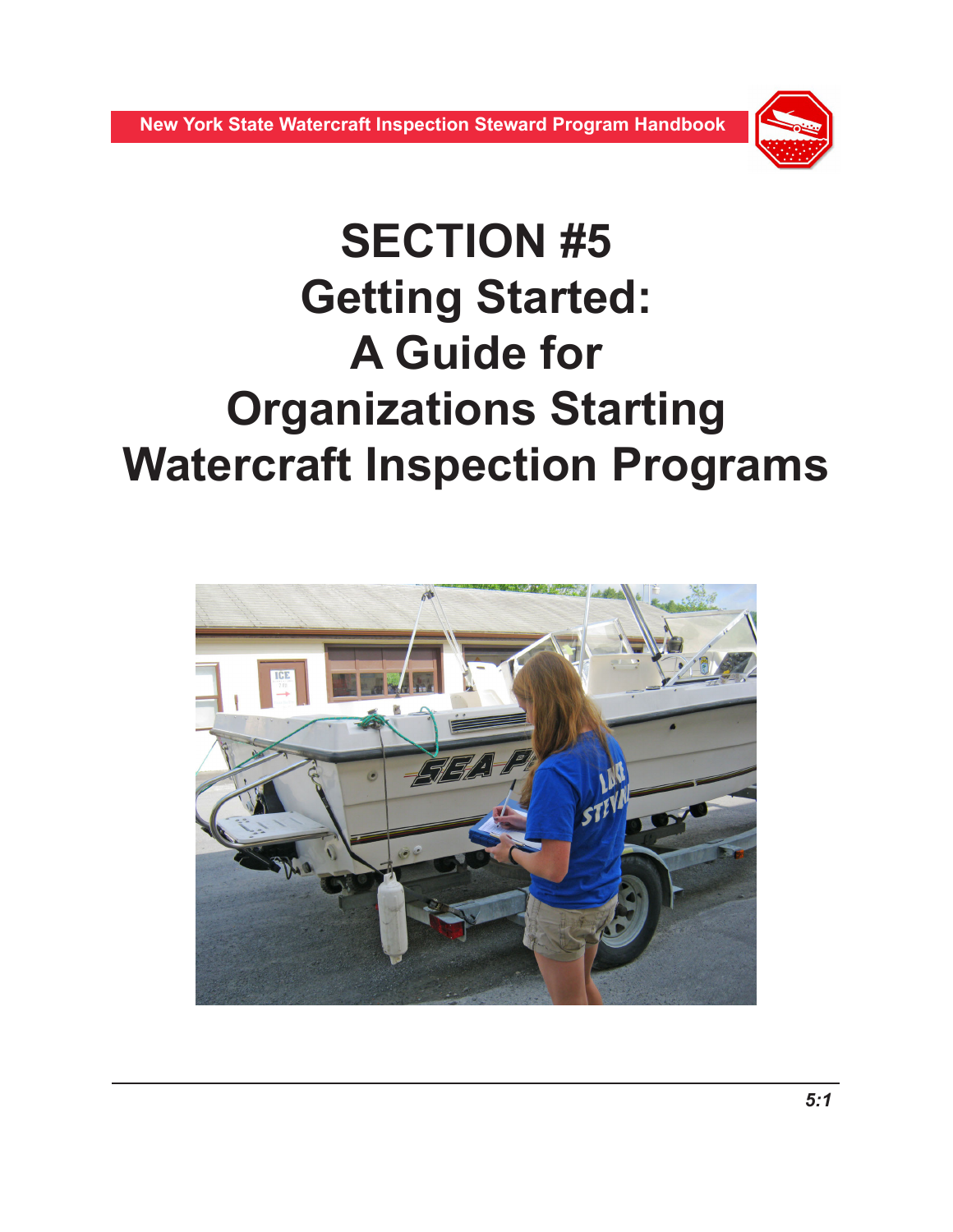

**W**ith more than 7,600 freshwater lakes, including the Finger Lakes and Adirondack lakes, as well as portions of two of the five Great Lakes, Lake Champlain, the Hudson River, marine estuaries, ponds and reservoirs, the potential for AIS to be spread in New York State through recreational boating is of high concern. Being proactive with AIS education and implementing watercraft inspection can prevent AIS introduction and slow contamination.

Among the reasons to start a watercraft inspection program in your area are to:

- Protect your waterbodies from the threats of AIS
- Encourage stewardship of New York's natural resources
- Develop new and nurture existing partnerships, and
- Foster good public relations for your organization and partners.

The following steps for developing a new watercraft inspection steward program are an amalgamation of suggestions from the existing programs across New York State. Depending upon individual program factors, some steps may occur simultaneously and steps may occur in a different sequence.

# **Step #1: Identify a Program Coordinator**

- Takes the lead on developing program components, and
- Typically supervises the daily activities of the stewards.
- See subsequent steps for additional duties.

Even with a dedicated coordinator, developing an effective and efficient watercraft inspection program takes time, patience, and the ability to reach out to partners.

# **Step #2: Develop Program Partners**

- Partnerships were vital in the development of each of NY's existing watercraft inspection steward programs.
- Partners help identify priorities and funding sources, and provide knowledge and expertise.
- Consider seeking partners with expertise in local, regional, statewide, and federal AIS issues and those with varying geographic coverage areas.
- Examples of potential partners include PRISMs, NYSDEC, State Parks, universities, cooperative extension, lake/homeowner associations, and municipalities.

# **Step #3: Decide on Your Program Structure: Volunteers or Paid Staff?**

Some watercraft inspection programs rely on only volunteers, some on only paid staff, and some are a combination of the two. When determining the structure of your program, consider funding availability and resources, recruitment pool, coverage area (one launch, one lake, one county, etc.), and the time/level of commitment of the program coordinator and of potential recruits.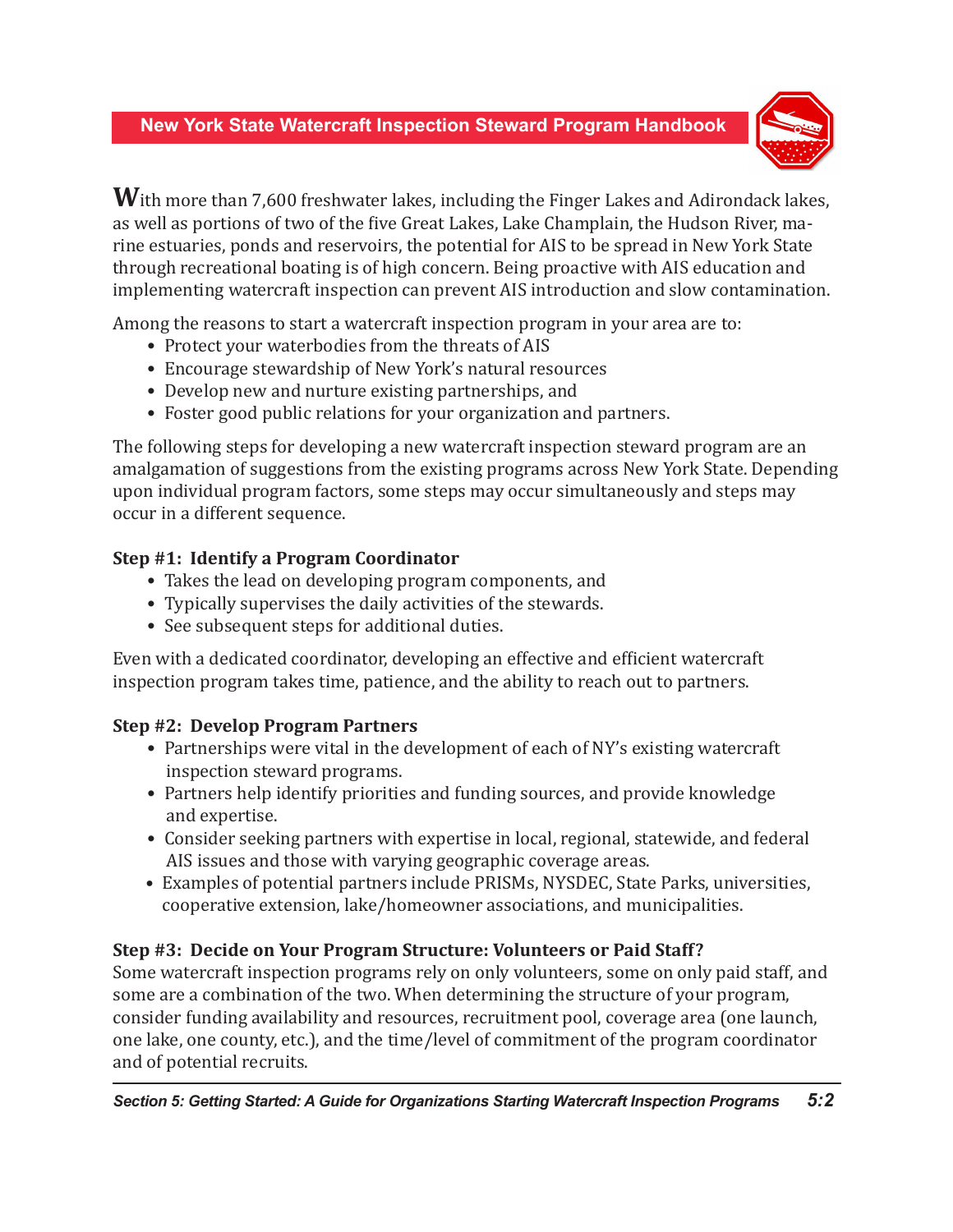

#### **Step #4: Develop a Budget**

Expenses associated with the implementation of a watercraft inspection program include:

- Steward pay: hourly, per steward
- Program management: coordinator pay
- Paid staff fringe cost: rate is specific to your program; includes Social Security, Workman's Compensation, etc.
- In-direct costs: rate is specific to your organization; applies to all budget categories except fringe
- Steward supplies: uniform items, chair, table, training materials, clipboard, paper, first aid kit, pens, pencils, etc. (Section 6:10)
- Travel: program coordinator and/or steward(s)
- Program operating costs: storage containers, training fees (food, venue, etc.), registration fees (steward professional development, events, etc.), program-related mailings, cellphone and service fees for coordinator, distributional materials, and technology upgrades (e.g., for hand-held devices for paperless data collection, computer-related, audio/visual equipment for outreach events, etc.).

There is typically more financial flexibility when designing a volunteer-based program. When using volunteers to implement your program, you will not have steward salary costs, but consider allocating funds for supplies, travel, and program/volunteer coordination. Allocating an estimate of volunteer work hours in the budget is necessary in terms of liability insurance and injury protection. Check with your organization and partners to confirm that no other required elements have been overlooked. For budget planning purposes, it may be advisable to calculate a per steward expense.

The sample budget table that follows can be modified to meet the specific needs and requirements of your program/organization/partners.

| Steward Pay (per steward)             |  |
|---------------------------------------|--|
| <b>Program Management (pay)</b>       |  |
| Fringe (on salary only)               |  |
| Volunteer hours estimate              |  |
| <b>Steward Supplies (per steward)</b> |  |
| <b>Travel</b>                         |  |
| <b>Program Operating Costs</b>        |  |
| <b>SUBTOTAL</b>                       |  |
| In-direct (on all categories)         |  |
| TOTAL                                 |  |
| <i>Volunteer Hours Estimate</i>       |  |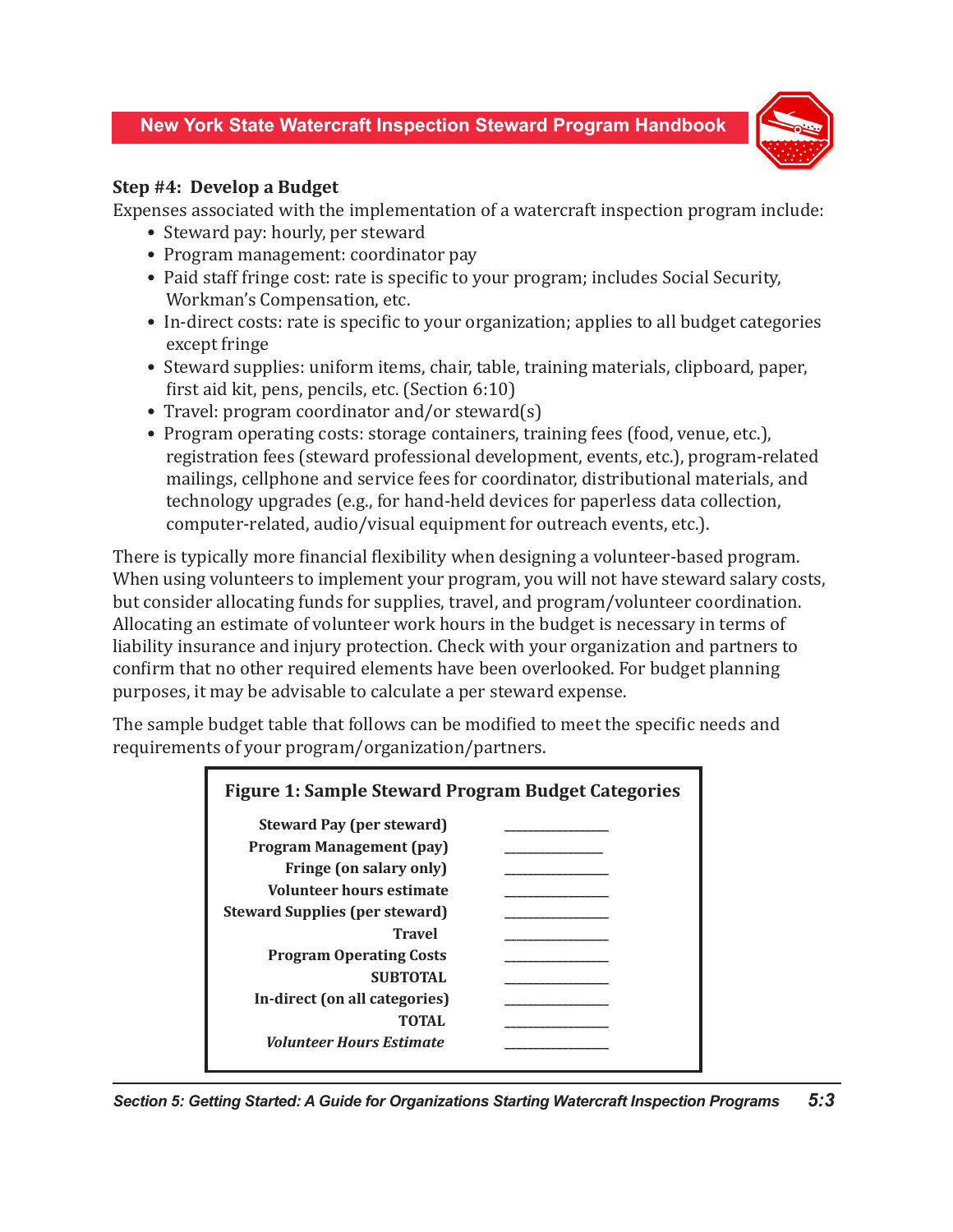

## **Step #5a: Define Watercraft Inspection Steward Duties**

While some of the duties for watercraft inspection stewards vary among programs, the singular consistent duty is conducting watercraft inspections at boat launches with the following activities:

- Visually checking boats, trailers, and gear for hitchhiking organisms and debris
- Demonstrating watercraft inspection to teach boaters how to conduct inspections on their own
- Collecting and recording standardized data, and
- Providing AIS spread prevention information to boaters.

Examples of additional duties that some steward programs have included based on their organization's mission and goals are:

- Development of fact sheets, newspaper articles, blogs and videos
- Invasive species monitoring, and
- Development and delivery of organized educational programs.

# **Step #5b: Determine How Your Steward/Inspectors Will Be Recognizable**

- Your stewards must be clearly identifiable to boaters. When on duty your stewards should be easily identified by their uniforms: t-shirts, guide-style shirts, hats, jackets, sweatshirts, etc. Uniforms help maintain professionalism and indicate to boaters that the stewards/inspectors are there in a professional capacity.
- You may choose to use uniform items to distinguish between volunteer inspectors and paid inspectors, e.g., by hats of different colors, patches, or polo shirt vs. t-shirt.
- Some programs incorporate the **[Stop Aquatic Hitchhikers!](http://www.protectyourwaters.net/)**<sup>TM</sup> (SAH) logo on uniforms.
- Some programs have chosen a specifc color for uniform items, e.g., red because it consistent with SAH branding, is bright, and stands out from the surroundings.

## **Step #6a: Determine Coverage Area and Secure Property Owner Permission**

Early in your planning process, it is important to identify who owns and/or manages the launch sites where you are interested in placing stewards.

- Ask each launch property owner for any requirements and liability issues you need to address, for example, municipalities often require written permission to be presented before their monthly board meeting and proof of liability insurance.
- Ask agency-owned launch managers if they require a permit and a list of program participants.
- Plan to allow time for approvals to be granted; it may take four to six weeks for responses to permission requests.
- See Appendix D. for a sample permission request letter.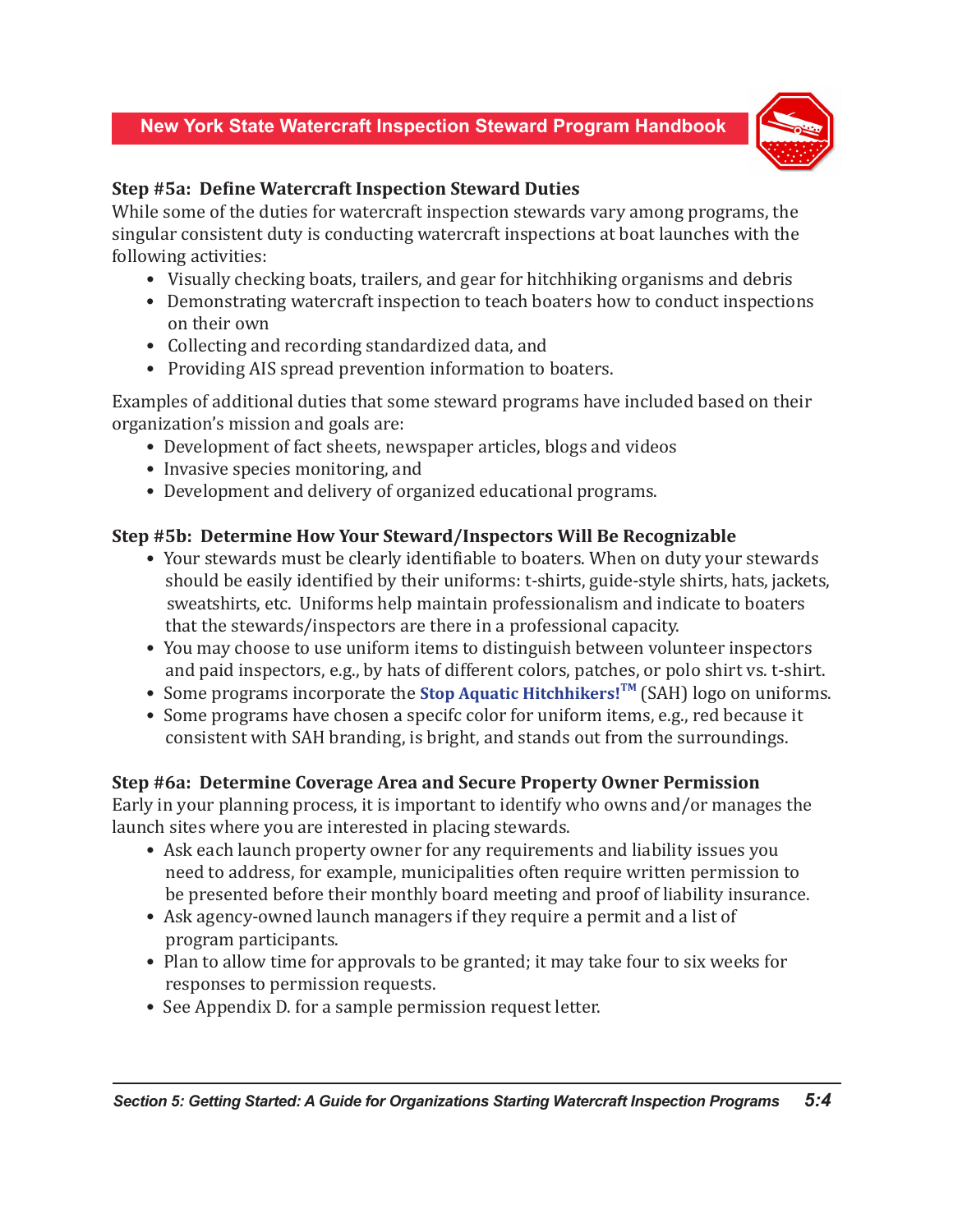

## **Step #6b: Determine Best Schedule**

Funding levels may limit the number of paid staff you put in the field. Because it is typically not possible for every launch to receive steward coverage, it is recommended that watercraft inspection efforts be focused at high traffic launches. Prior to the onset of the boating season, learn about the usage patterns of the launches where your stewards could or will serve:

- Visit the launches on different days of the week and at different times.
- Ask property owners/operators and people doing research at the launch sites (NYSDEC creel surveys, academic institutions, etc.) for usage data.

Once you have an idea about launch usage, you can better plan your coverage schedule to target the busiest times. Typically launches are busiest on weekends and holidays. Most launches experience waves of activity:

- Early morning: anglers launching
- Late morning/early afternoon: recreational boaters launching
- Evenings: steady with boaters exiting the water, and
- Special event days, such as fishing tournaments.

Work with property owners and launch managers to stay aware of special events and to best identify the role of your watercraft inspection stewards during special events. Some launch property owners do not want stewards scheduled at sites during tournaments, while others work with tournament coordinators to build inspections into the tournament rules.

It can be more difficult to schedule volunteers since they are not being paid for their service. Things to consider when scheduling volunteers:

- Clarity: be clear about the hours for which you need coverage. Volunteers are more likely to participate if your expectations and the required time commitment are clear to them.
- Flexibility: it may be necessary to offer volunteers shorter shifts and shifts on a limited basis. For example, a volunteer may only have time to provide coverage for a four-hour shift twice each month.

## **Step #7a: Develop Your Steward Training Program**

Training for paid and volunteer steward staff is recommended. The goal of training is to provide your stewards with the necessary tools and information to confidently and accurately complete their duties. The length and breadth of training varies among existing steward programs responsible for watercraft inspections from one day to a week or longer. Some training is done in the classroom while other components such as watercraft inspection demonstration and role playing is done in the field at launch sites.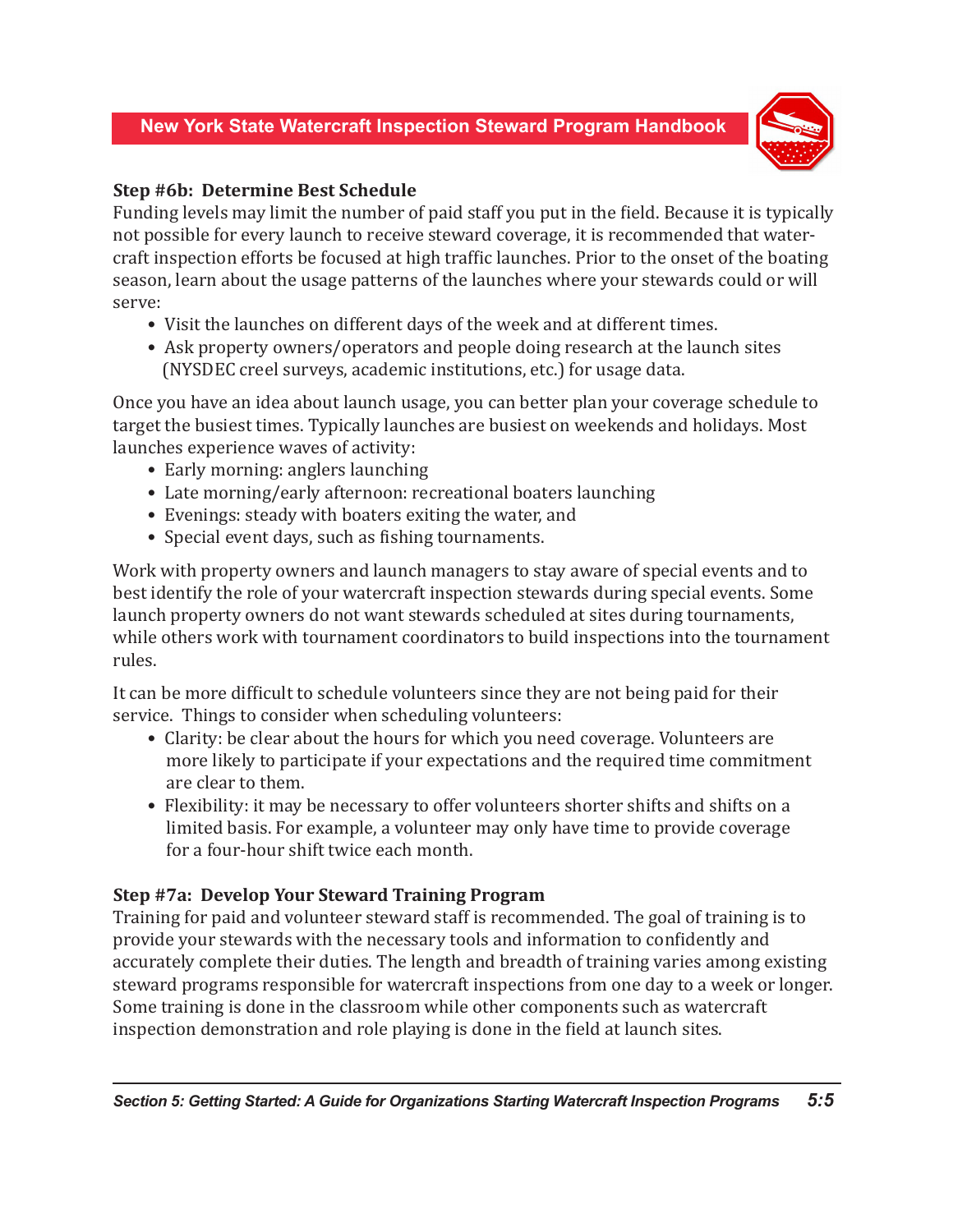

Typical training components include:

- Organizational orientation (specific to managing organization)
- Introduction to the region (including natural resources, partners/local contacts, relationship with law enforcement, and issues of concern)
- AIS identification and data collection protocol
- Boater engagement and interpretation techniques, and
- Launch site visits.

In addition to initial training, watercraft inspection staff may require additional training throughout the season. For example, followup AIS identification training in the field is recommended once aquatic plants are visible.

# **Step #7b: Develop Data Collection Protocol**

Data collection is a vital part of watercraft inspection. Analyses of watercraft inspection data help natural resource managers in AIS management and help leverage funds to continue and grow steward programs.

It is important that you clearly define what, how, and when your stewards will collect data. The following guidelines are recommended by those administering watercraft inspection steward programs across NYS.

- **Use Standardized Data Protocol:** NYS watercraft inspection programs have adopted a standardized set of data attributes (Section 6:16-18).
- **Establish Data Collection Systems:** hard copy paper forms, paperless collection with a hand-held device (smartphone/tablet), or a combination.
- **Determine Collection Frequency and Entry:** Many programs require stewards to collect and enter data regularly (e.g., weekly).
- **Establish a Quality Review Process:** The data collected and entered is typically provided to program coordinators on a weekly basis for quality review. This helps to identify any shortcomings in the stewards' data collection and provide appropriate support/training before a problem escalates. In the absence of weekly data checks, data entry and quality review can become difficult to manage, particularly at busy launches. It is not uncommon for hundreds of boaters to launch/retrieve at select launches daily.
- **Identify And Define Any Additional Desired Data Attributes:** Some programs collect additional data based on needs, local issues and funding sources, for example:
	- Presence of the [Lake George Park Commission Registration D](http://www.lgpc.state.ny.us/boat_registration.html)ecal
	- Have you encountered a steward at a boat launch before?
	- Prior AIS awareness: Please describe your awareness about aquatic invasive species before this inspection. Answer options: very aware, moderately aware, somewhat aware, not at all aware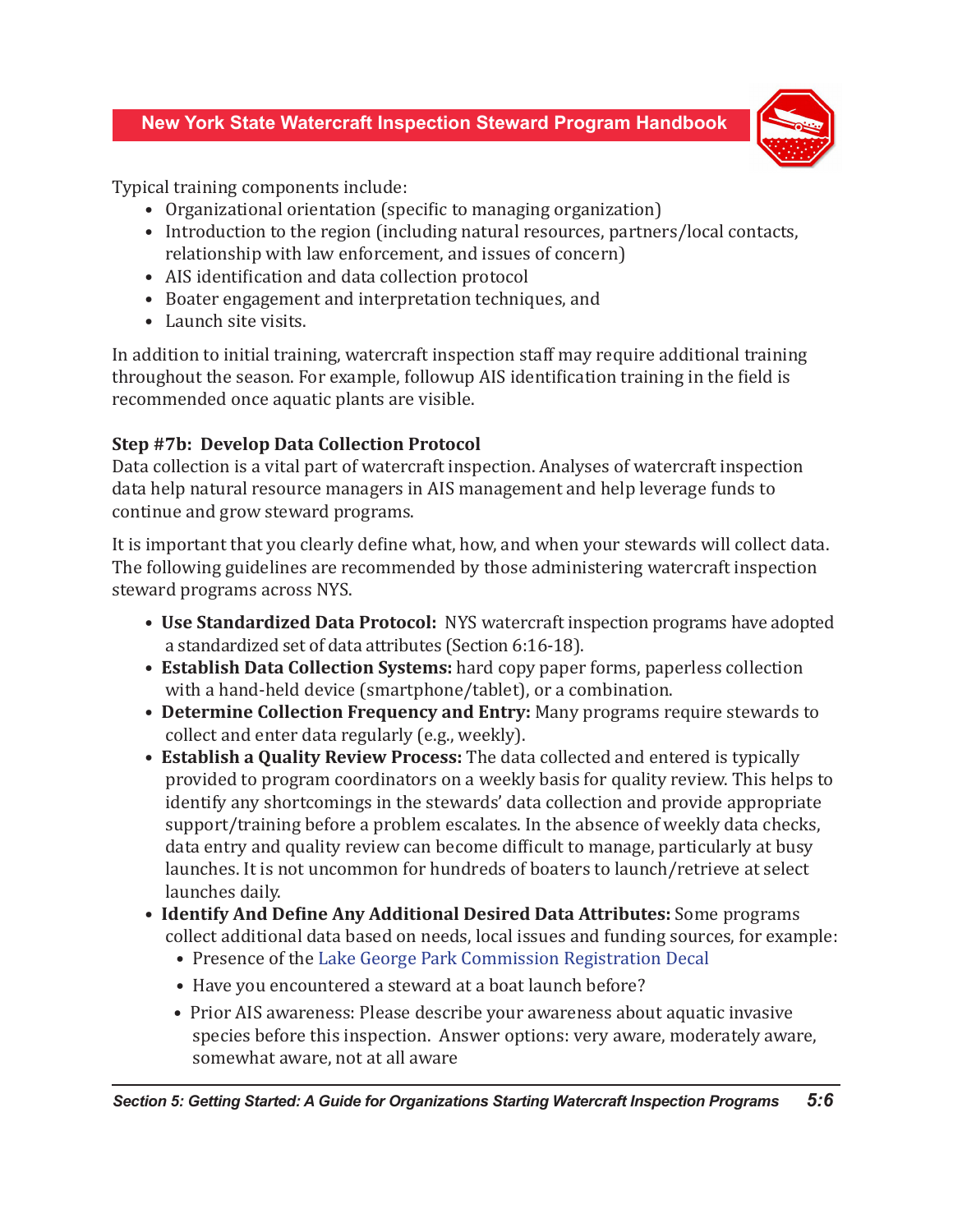

- To what extent did this inspection raise your awareness of AIS? Answer options: large amount, moderate amount, small amount, not at all
- Frequency of Preventative Methods: Before this inspection, how often did you take actions to prevent the spread of AIS? Answer options: I always took actions, very often, somewhat often, never
- Expected post-inspection actions: Based on this inspection, how often will you take extra precautions to prevent the spread of AIS? Answer options: I will always take action, very often, somewhat often, never.

#### **Step #7c: Develop Training on Proper Identification of Aquatic Organisms**

You will need to provide training on aquatic organism identification that should include common AIS and native look-alikes. Often your local PRISM or Cornell Cooperative Extension Association can provide or recommend a trainer.

To ensure accurate species identification, some programs require each steward to collect a specimen of each species they observe the first time they observe it.

Using the specimen collection protocol below, collected specimens are sent to an expert for confirmation or correction of the steward's species identification. In addition to the program coordinator, potential partners that can confirm, or correct, the steward's identification include the local PRISM coordinator, professors at nearby universities, and Cornell Cooperative Extension.

## **Step #7d: Develop and Define AIS Specimen Collection Protocol**

Provide your stewards with a clearly defined specimen collection protocol to follow should they encounter a unfamiliar/unidentifiable species that should be sent for exact identification.

Identify the supplies needed to collect and properly mark the specimen with the date and time of collection; collector's name and contact information, name of waterbody, name of launch site or, if the specimen is found aboard a boat, the boat name; and any ID numbering or lettering system your program will use. A ziplock bag and waterproof marker should be provided as part of your steward supplies.

Identify how the specimen should be delivered for identification. If the specimen will be held for any length of time at the steward location, identify a means for keeping the packaged specimen cool, e.g., in any on-site refrigerator or a cooler. For more details see Section 6:14.

You will also need to develop a protocol for updating your data records and updating or modifying database entries accordingly once identification results are received.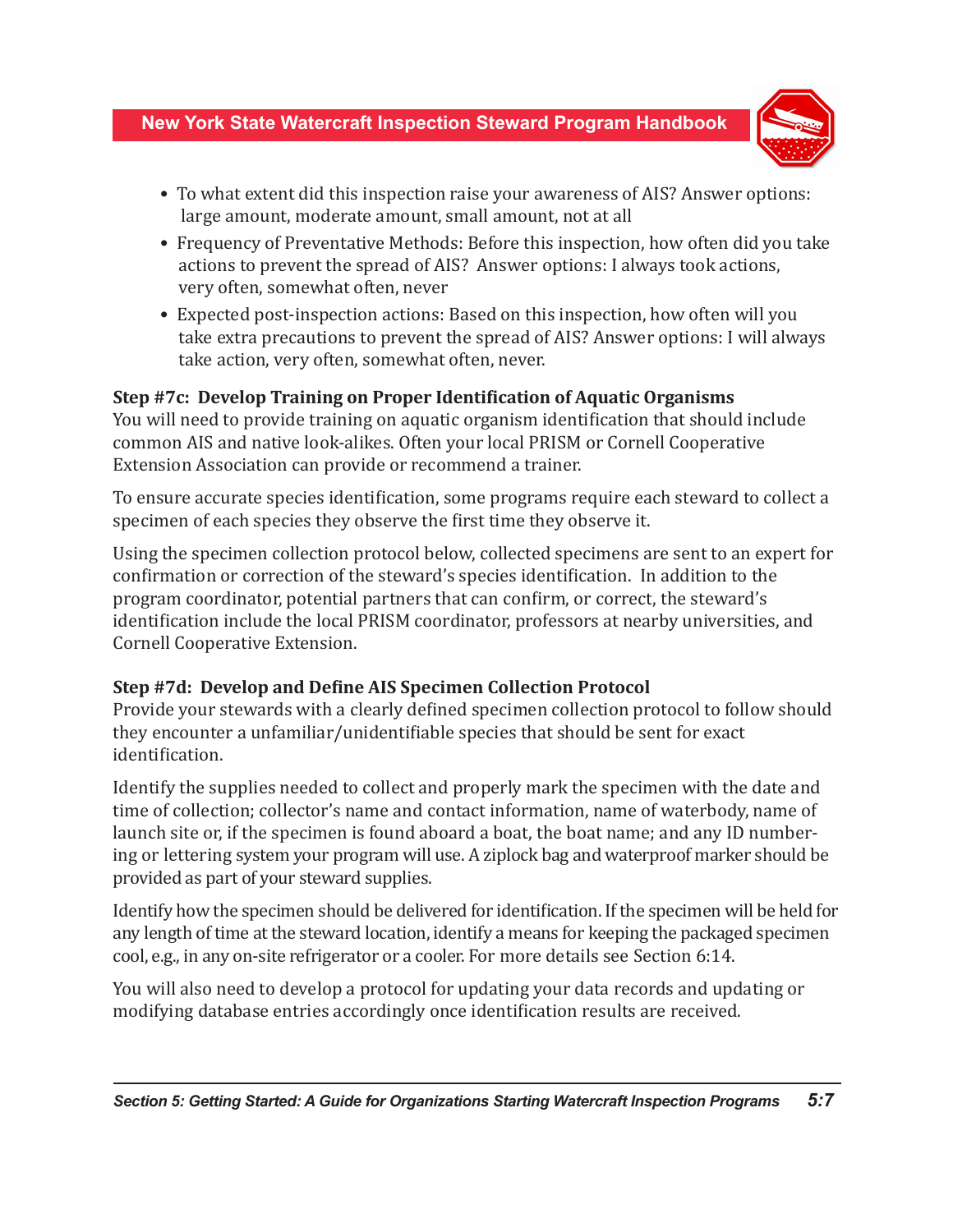

# **Step #8: Develop Your Quality Assurance Quality Control (QAQC) Plan**

New York's existing steward programs have some type of quality assurance quality control (QAQC) protocol for the purpose of defining roles and responsibilities of partners administering the program and paid/volunteer stewards. A QAQC Plan ensures that the work being completed by stewards is consistent each year and between years; and helps maintain the highest level of credibility and consistency in the data collection protocol.

It is recommended that you build QAQC criteria for your watercraft inspection activities, particularly if multiple organizations are overseeing the program. Consider the following information to include in a QAQC Plan:

- Responsibilities of program coordinators and partners
- Responsibilities and required expectations of watercraft inspection stewards
- Reporting requirements of stewards
- Data collection and entry protocol including:
	- data nomenclature
	- procedures and expectations for entering, reviewing, and submitting data
	- definitions of attributes
	- quality control measures and how they are met
- Control measures to consider include:
	- how often data is to be collected and submitted by stewards
	- who is responsible for reviewing the data submitted by stewards
	- how often data will be reviewed
	- what percentage of the data collected and submitted by stewards is reviewed
	- how errors are to be corrected and how excessive errors are to be addressed to avoid mistakes in the future.

Some programs have a separate QAQC Plan document; others include QAQC information in the various sections of their training materials.

If your program includes activities in addition to watercraft inspection, consider developing a QAQC Plan for the comprehensive program.

## **Step #9a: Recruit Steward Program Personnel**

To recruit stewards, learn and apply the advertisement, recruitment, hiring, and human resource (HR) policies of your organization in collaboration with program partners and funders. Potential recruitment pools include lake association newsletters and websites, local schools and universities, and clubs, e.g., gardening clubs, scouts, 4-H, Rotary, etc. Steward programs may qualify as community service programs for some schools and groups interested in placing students/members in such programs.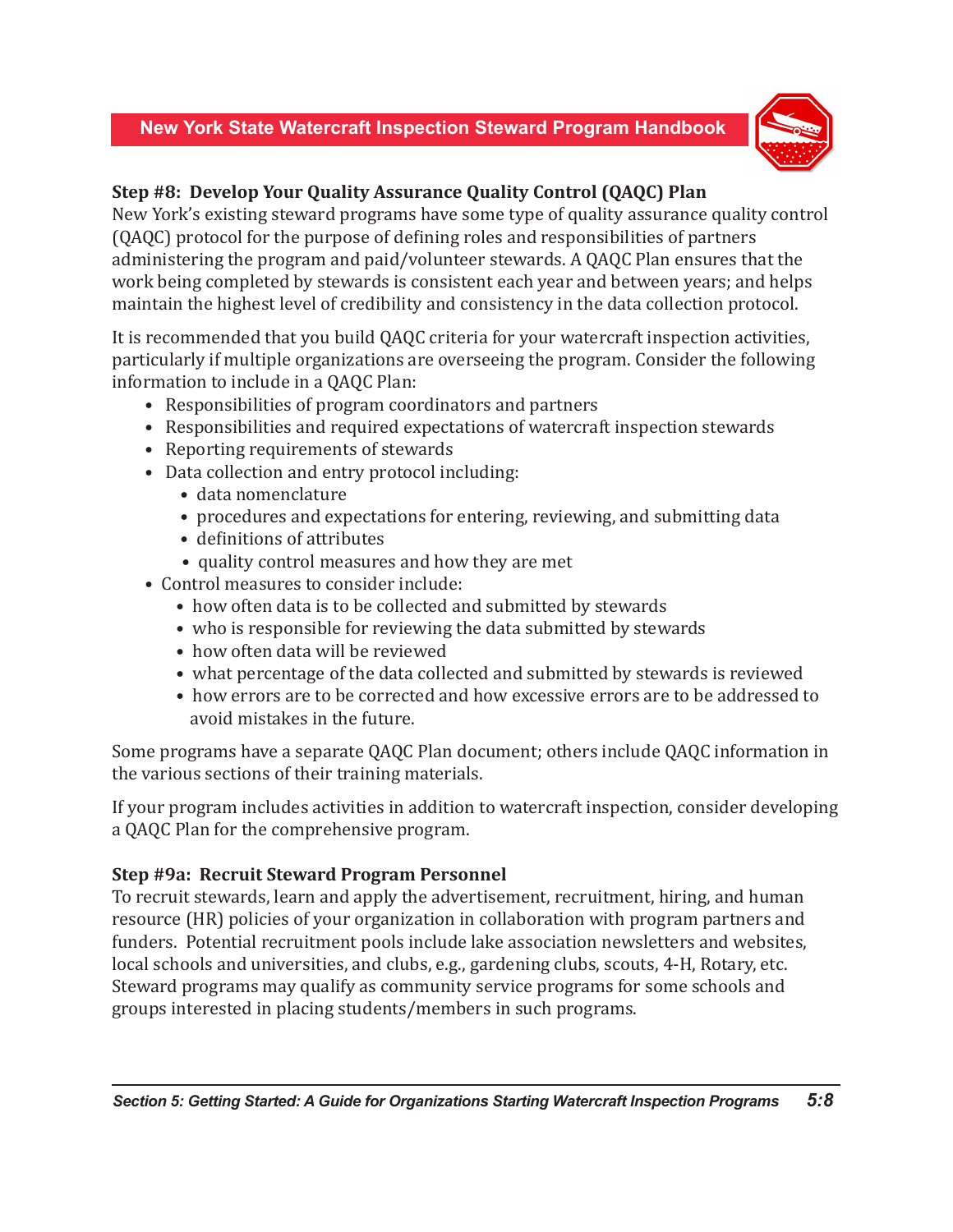

- When recruiting, be clear about the required application documents, e.g., cover letter, resume, list of references, etc., you expect steward candidates to submit and the process for submitting.
- Be clear about the position's starting and end dates in the job announcement.
- Be clear if your program requires that stewards will be responsible for their own travel to and from launch sites/work stations.
- Establish an application date that allows enough time for interviewing, hiring, and training before you want to have stewards active at launch sites.

# **Step #9b: Interview, Evaluate and Hire Steward Candidates**

Most programs have an internal hiring process based on the HR policies of their organization. In general, when conducting interviews it is best to include at least one other person to participate in the interview process. This protects you from potential HR issues and helps in the candidate review and selection process. Remove as many variables in your process as possible to assure a fair and equal process for all candidates. Using a standard set of interview questions helps frame and focus candidate evaluation. Likewise, use a standard set of questions to check candidates' references.

When considering candidates, remember your stewards will directly represent your organization and your program partners as well as indirectly representing other watercraft inspection steward programs.

Personnel requirements to consider as you build your team of stewards include, but are not limited to:

- How does the candidate present himself/herself?
- Does the candidate indicate he/she possesses appropriate background knowledge or the ability to quickly pick up knowledge about AIS, their impacts, pathways, and preventative measures?
- Does the candidate exhibit an ability to:
	- work with minimal supervision and independently (as appropriate)?
	- effectively communicate to diverse audiences?
	- accurately collect and enter data using established protocol and software?
	- is the candidate willing to work weekends and holidays?

Your evaluation will identify the most desirable candidates. Once you are prepared to offer positions, use standard offer language with each candidate. Because not all candidates will accept your offer for a steward position, be sure you allocate time in your recruitment process to reach further into your applicant pool if necessary.

## **Step #10: Train Stewards**

See Section 6: NYS Watercraft Steward Training & Field Guide for detailed instruction on training your new stewards. Two areas for particular attention follow here.